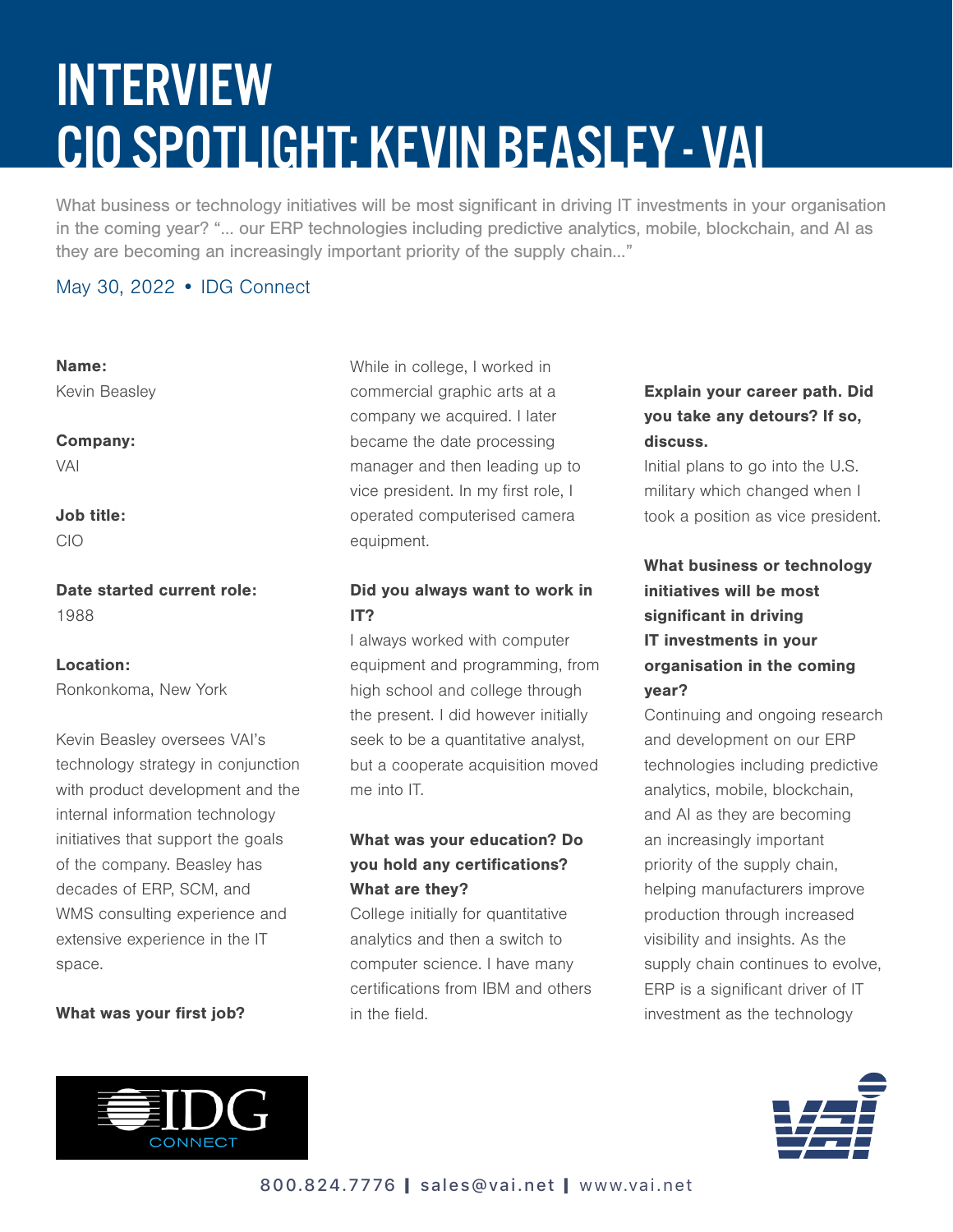allows enterprises to gain better visibility into the supply chain and streamline operations. Companies within the distribution, logistics, and manufacturing sectors have complex processes, and the implementation of advanced technologies and tools such as cloud, mobile, and ERP are helping companies devote more time, energy, and resources to the actual development of high-quality products. In turn, ERP investments are driving significant growth and we'll continue to see this trend in the coming year.

#### What are the CEO's top priorities for you in the coming year?

How do you plan to support the business with IT? In the coming year, our company's main priority is maintaining and strengthening security and infrastructure for our enterprise and customers. In addition, IT continues to drive innovative ERP and supply chain solutions for our customers, because of the ongoing supply chain shortages. IT is the backbone of our clients' strategy and VAI's S2K Enterprise family of products works to alleviate the unique challenges our customers face within the supply chain. This year, one of our top priorities remains helping our clients navigate the ongoing supply

chain disruptions with digital transformation tools and cloudbased ERP. IT solutions have always been central to our work in helping customers better manage their products and distribution methods.

## Does the conventional CIO role include responsibilities it should not hold? Should the role have additional responsibilities it does not currently include?

The CIO role has evolved in the last decade, and specifically during the pandemic. Much of my day-to-day involves overseeing VAI IT teams in the implementation and management of projects while ensuring our customers are secured whether on premise or in our cloud.

## Are you leading a digital transformation? If so, does it emphasise customer experience and revenue growth or operational efficiency? If both, how do you balance the two?

Digital transformation has been ongoing and is important for companies across the board to ensure that systems are compatible and scalable, especially as technology grows more sophisticated. A strong digital transformation strategy

covers all bases to align operational efficiencies with an effective customer experience. If done correctly, digital transformation can lend itself to both goals. By incorporating a digital transformation strategy that prioritises operational efficiency, strong customer experience relationships and revenue growth should follow.

# Describe the maturity of your digital business. For example, do you have KPIs to quantify the value of IT?

Through our S2K analytics applications, whether through pre-canned KPI's or customer created KPI's the value of IT can be quantified.

## What does good culture fit look like in your organisation? How do you cultivate it?

Part of VAI's mission is to be exceptional IT service partners for our customers, and to accomplish this goal, we have exceptional internal teams to do this. This means cultivating a culture that feels like a family, while also inspiring inquisitiveness while offering continuous support for co-workers as well as clients. To attract great applicants, we present ourselves as a company with sophisticated experience, flexibility, and a strong support system.